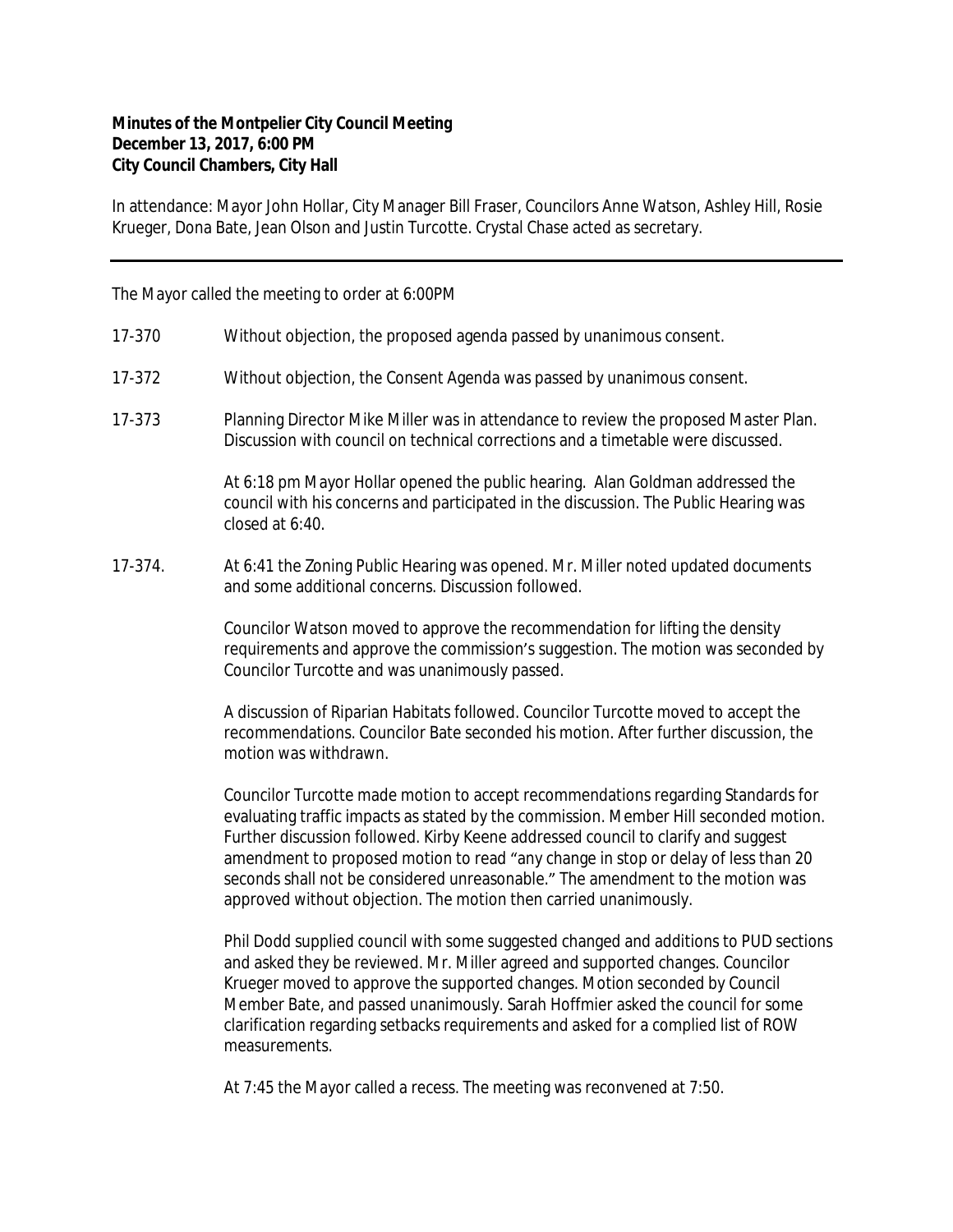Josh Jackson, Shannon Macintyre and Jack McCullough all gave comments in support of the proposed zoning regulations. Ashley Flier, representing Malone Properties, addressed council on the concerns in the eastern gateway district and asked Mr. Miller and council to re look at areas that were of concern to her. After discussion, and with no more public comment the public hearing was closed.

- 17-375. Mayor Hollar noted that there were four seats open Montpelier Transportation Infrastructure Committee and four applicants. Councilor Hill moved to appoint Jenn Gordon, Anthon Mennona, Stephen Falbel and Constantinos Stivaros to the committee. Council member Olson seconded the appointments and motion passed without objection.
- 17-376. Councilor Hill moved to appoint Complete Streets Committee Appointments applicants Nancy Schults, Jeanne Kern and Amber Collett to two year terms. Motion was seconded by Councilor Bate and passed unanimously.
- 17-377. There was a brief update of Wayfinding Signs process. No formal action taken.
- 17-378. City Manager Fraser gave an overview presentation of budget. Discussion on the presentations in coming meetings followed. They mayor noted a request from the CVHHH to be put on the ballot without retaining required signatures.

Councilor Bate made the motion to approve their request and allow CVHHH to be placed on ballot, motion died for lack of second. There was further discussion, with no formal action taken.

- 17-379. Tom McArdle and Cory Line gave an update on the bike path project. No formal action taken.
- 17-381. The Chair without opposition, asked that the Pedestrian Safety item be postponed.
- 17-383. Councilor Bate indicated she is looking forward to meeting with the department heads next week.

Councilor Olson asked if something could be done with the snow banks between streets and meters to allow easier access.

Councilor Turcotte thanked all the volunteers who attended the senior centers annual luncheon and questioned when the next reading of the dog ordinance will be ready. City Manager Fraser responded that the ordinance was ready to go and will be on agenda for next week.

Councilor Watson asked when the next TIF discussion was due to take place, Mayor Hollar noted that in late January they were due to review.

Councilor Hill was happy to see the City offering free 2 hour parking for the holidays.